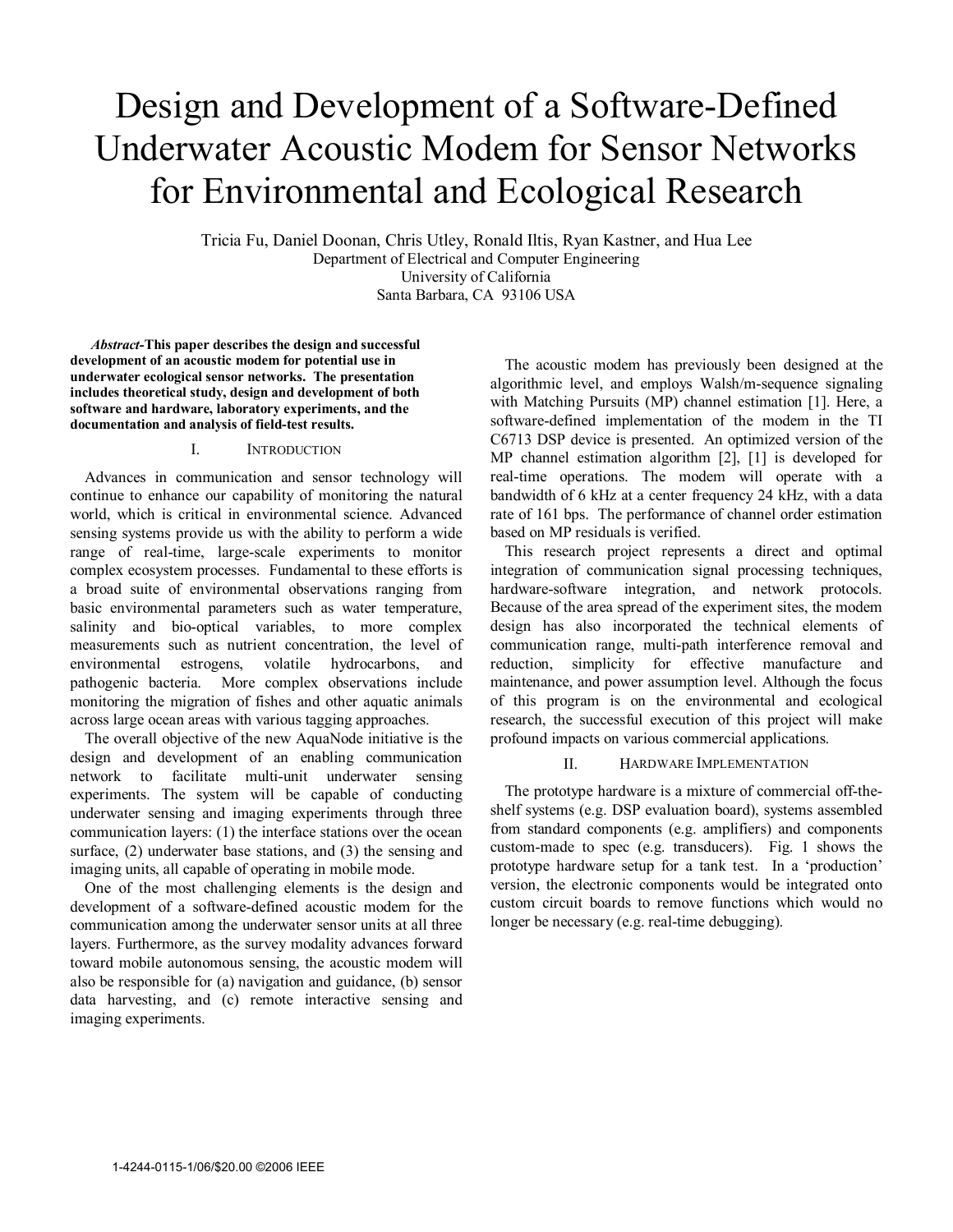

Figure 1. Left: DSP Boards, transmitter amplifier and battery. Right: Top view of Sonatech transducer partially submerged in saltwater tank.

System power is supplied in the field by batteries. For testing purposes lead-acid secondary cells  $(Pb/PbO<sub>2</sub>)$  are used. Since recharging is assumed to be unavailable in the field, however, alkaline primary cells  $(Zn/MnO<sub>2</sub>)$  are more costeffective for most deployments. More exotic chemistries may be used if required; for example, Li/MnO<sub>2</sub> and Li/SOCl<sub>2</sub> have far higher energy densities.

Very little signal processing is conducted in hardware. The analog↔digital conversions are performed with passband signals, so modulation and demodulation are entirely digital. Only amplification and antialiasing/reconstruction filters are implemented in hardware. This minimizes hardware cost and complexity while maximizing flexibility.

## III. SOFTWARE IMPLEMENTATION

The Matching Pursuits (MP) algorithm [3] provides an estimator for sparse channels  $[2, 4]$  – the basis for both symbol decision (MPDetect) and symbol synchronization (MPSync) algorithms [1]. Software implementations for both MPDetect and MPSync, in addition to the signaling scheme, were detailed in [5].

## *A. Increased Number of Training Symbols*

Since each synchronization error causes a number of symbol errors, ways to improve MPSync are currently being investigated. One recent testing change was to increase the number of training symbols passed to MPSync from 2 to 5. Fig. 2 illustrates how in the estimated multipath intensity profile (MIP), the increased number of training symbols improved channel estimates so that there were less whole packet misalignments. In the MIP, the horizontal axis indicates the delay, in ms, for a path, line intensity indicates path strength, and the vertical axis indicates for which transmitted symbol in the entire message, e.g. the tenth, the channel estimate applies to.

## *B. Channel order (N<sub>f</sub>) estimation*

An additional improvement to our MP-based modem was to estimate channel order (*Nf*) using the timing acquisition algorithm MPSync [1]. Table 1 shows the relevant equations for channel order estimation according to the MP-algorithm described in [1].



Figure 2. Estimated Multipath Intensity Profile (MIP) from simulations, actual number of multipaths = 10, SNR = -4 dB. Left: 2 training symbols, and estimated  $N_f$  varying from 1 to 16 with SER = 0.6645. Right: 5 training symbols, and estimated  $N_f$  varying from 5 to 16 with SER = 0.1023.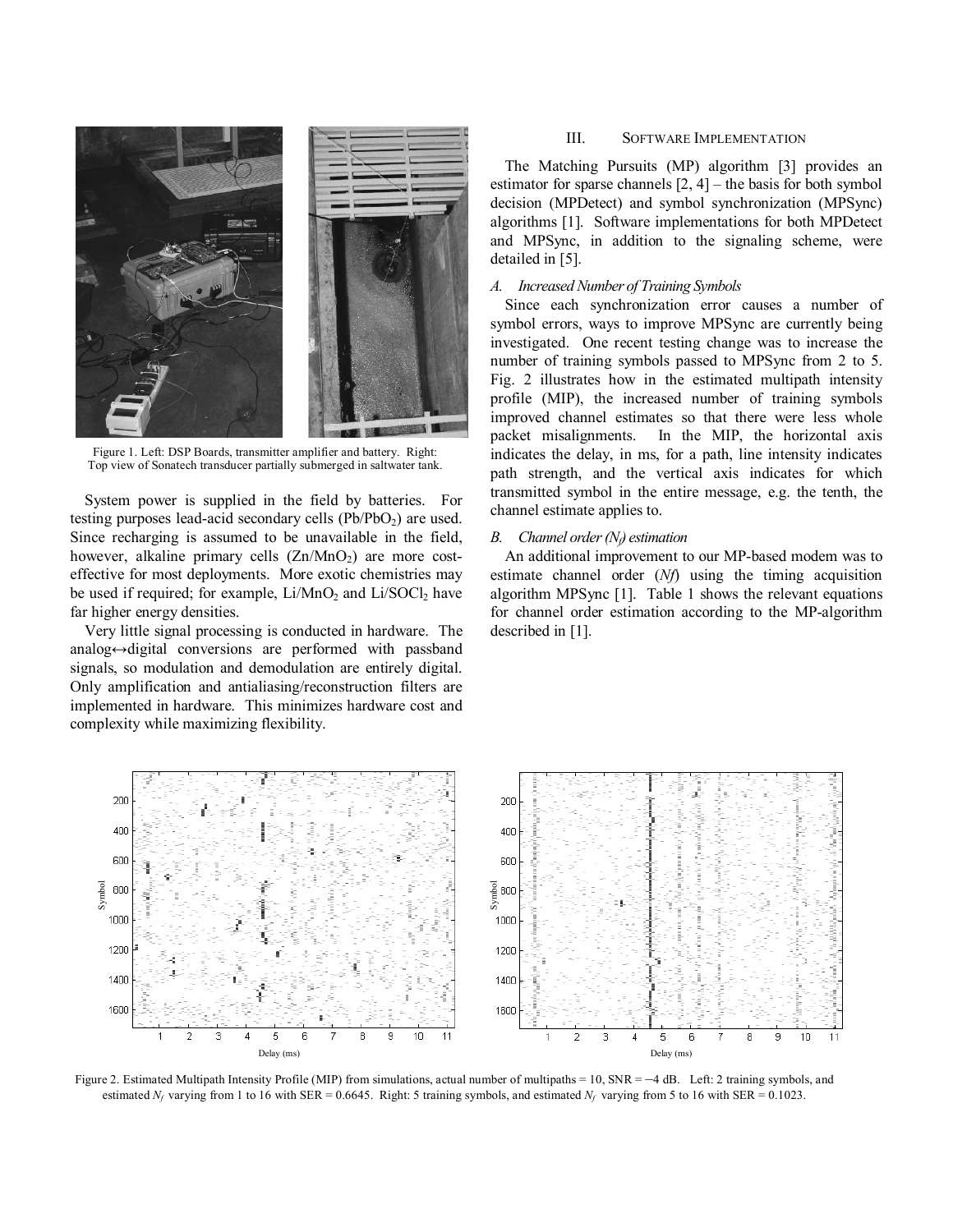

In Table 1, *r* refers to the received sample vector. The initial value of the sufficient statistic vector,  $v^1$ , is the correlation between the received vector and the expected training symbol. The update equation for  $v^k$  shows how the strongest signal components are iteratively cancelled. The variable  $\mathcal E$  is set to a percentage of the correlation  $v^1$ , and  $N_{\text{max}}$  is set to the largest number of multipaths expected in the channel.

The channel order estimation is based on the norm of the  $v<sup>k</sup>$ . After a cancellation, if the difference between successive  $v^k$  norms falls below threshold  $\varepsilon$ , MPSync stops the cancellation process. It then returns the number of cancellations as the number of hypothesized multipaths, i.e. the estimated channel order.

## IV. WIRE TEST RESULTS

Wire tests were conducted for intermediate debugging purposes using audio cables between two C6713 DSP boards. The ADC/DAC sampling rate was set to 96 kHz. To provide SNR estimates for this test and tests in other environments, arrays of unprocessed data from the ADC with the transmitter on and with the transmitter off were saved. Each element of the arrays was squared, then summed and divided by the number of elements to provide energy measurements. The ratio of energy with transmitter on to the energy with transmitter off minus one yielded the linear SNR measure, from which the power SNR measure (in dB) was calculated.

The high SNR environment (57.4 dB) yielded 0 symbol error rates during various trials. Each trial duration for the wire test was 100 packets with 43 symbols per packet, with MPSync taking 5 training symbols rather than the minimum of 2. Average Doppler spread was 0.0623 Hz, and the channel



and *Nf* varying from 1 to 2.

order estimation software registered 1 to 2 paths, when the actual transmitted signal had only 1 path. Fig. 3 shows a sample multipath intensity profile (MIP) for the wire tests.

## V. AIR TEST RESULTS

### *A. In-lab Air Test*

From the MIP in Fig. 4, the well-delineated paths indicated that this was another high SNR environment; later measurements gave an SNR of 11.8 dB. Standard computer speakers and a microphone were used as transducer substitutes, with a 6 ft distance between the two. With ADC/DAC sampling rate set to 8 kHz, the average Doppler spread was 0.1038 Hz, and in all trials the symbol error rate was zero with the test duration at 6 packets. The channel order estimates ranged from 2 to 8 for various trials.



Figure 4. Sample MIP for in-lab air test,  $Fs = 8 kHz$ , *Nf* varying from 5 to 6, 11.8 dB SNR, 6 ft distance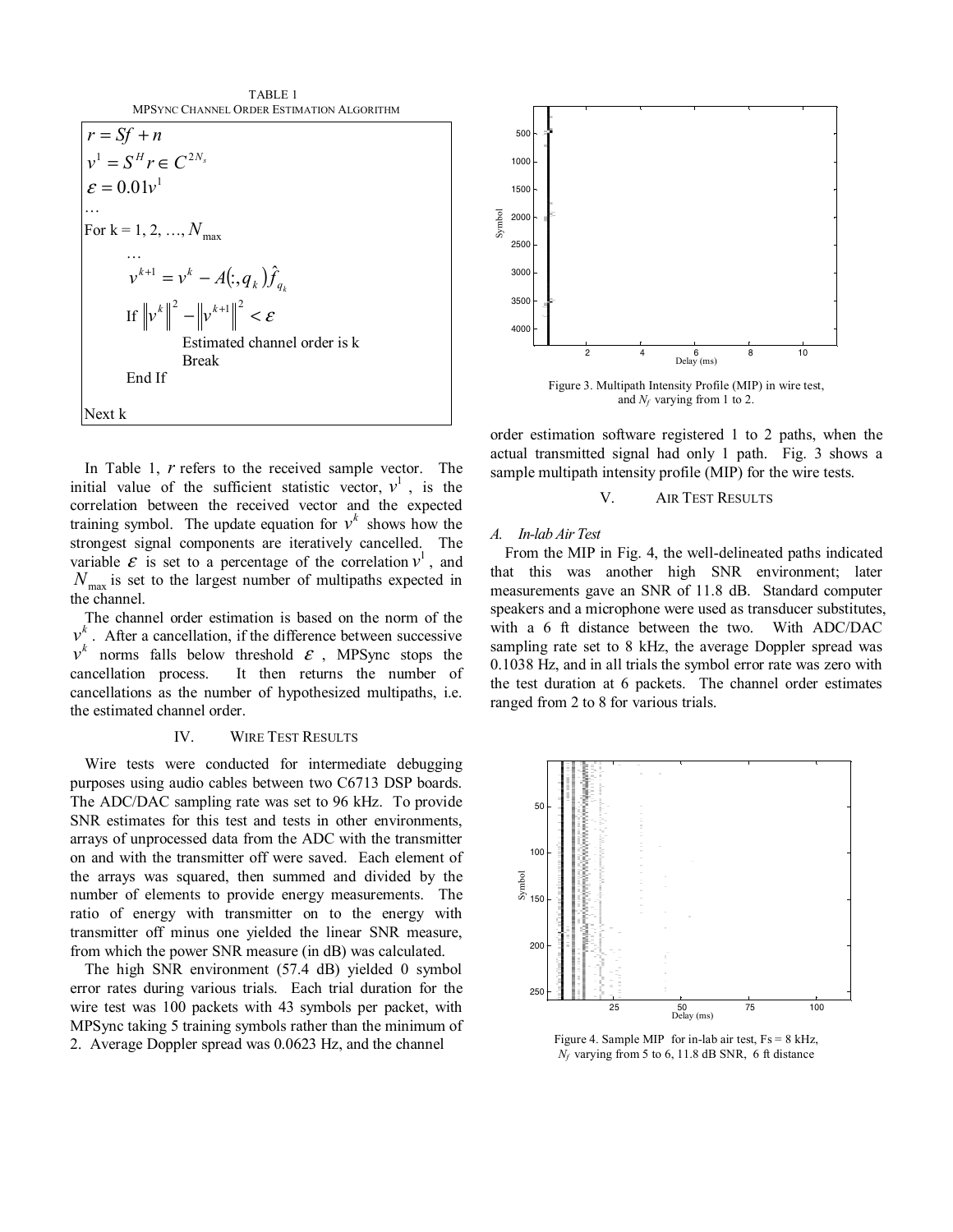TABLE 2 HALLWAY AIR TEST RESULTS

| Trial | <b>SER</b> | Doppler Spread (Hz) |
|-------|------------|---------------------|
|       | 0.0233     | 0.173               |
|       |            | 0.1903              |
|       |            | 0.1557              |



Figure 5. Sample MIP for hallway air test,  $Fs = 8 kHz$ , *Nf* varying from 3 to 12

#### *B. Hallway Air Test*

The receiver microphone and transmitter speaker were placed 117 ft apart in the UCSB Harold Frank Hall third floor hallway, with the receiver and transmitter sampling rate set to 8 kHz. Each test duration was 6 packets, with 43 symbols per packet. The test results for three trials, shown in Table 2, were characterized by low symbol error rate and Doppler spreads of less than 0.2 Hz for each test. Only 2 training symbols at a time were used for timing acquisition.

The *N<sub>f</sub>* estimation software in each case hypothesized a wide range of number of multipaths, ranging from 3 to 14 between packets. Fig. 5 shows a sample MIP for the hallway air test's third trial.

## *C. Stairway Air Test*

The most challenging in-air test was the stairway test, held in the UCSB Harold Frank Hall east stairway. In a preliminary trial in the stairway the modem would not yield an SER of less than 0.5. The resulting channel estimate plots indicated that Inter-Symbol Interference (ISI) was the main source of the problem. Thus, a software version supporting a variable-length guard time was developed. In all other tests, wire or air or water, the guard time had been set to the same as the transmit duration.

TABLE 3 STAIRWAY AIR TEST RESULTS

|       |    | Guard Time<br>Doppler Spread (Hz)<br><b>SER</b> |        |        |  |
|-------|----|-------------------------------------------------|--------|--------|--|
| Trial | NF |                                                 |        |        |  |
|       | 20 |                                                 | 0.0078 | 0.0069 |  |
| ◠     | 20 |                                                 |        | 0.0029 |  |
| ◠     | 30 |                                                 | 0.0078 | 0.0029 |  |

For each test, Table 3 lists the guard time as a multiple of the transmit duration, the symbol error rate, and the Doppler spread. At the time of the test, no  $N_f$  estimation had been implemented, so  $N_f$  had been fixed to a high value. The test setup placed the receiver on the third floor, with the transmitter on the fourth floor. The stairwell connected the first through fifth floors. Test duration was again 6 packets, 43 symbols per packet, with sampling rate set to 8 kHz.

The indicated Doppler spread is quite low, but this is in large part due to the much lower symbol rate resulting from the longer guard time. The MIP for Trial 2 is shown in Fig. 6, with the horizontal axis reduced from 1200 ms to 500 ms due to lack of paths in the delay range greater than 500 ms.

## VI. TANK TEST RESULTS

Water tests were conducted at UCSB's Marine Biotechnology Laboratory, seawater processing room, using the DSP board's maximum sampling rate of 96 kHz to support the 24 kHz center frequency used with the transducers. The available tank was a relatively noisy environment due to nearby pumps and machinery. In the first series of tests (A), the transducers were separated by various distances, 0.6 and 12.7 meters, and no  $N_f$  estimation was performed. Also, only 2 training symbols were used for timing acquisition. Tank access through hatches precluded the use of intermediate distances. A later series of tests (B) was performed with the integrated  $N_f$  estimation software and increased number of training symbols passed to MP Sync, however problems with the transmitter's amplifier severely impaired performance.



Figure 6. Sample MIP for stairway air test,  $Fs = 8 kHz$ , and  $N_f = 20$ .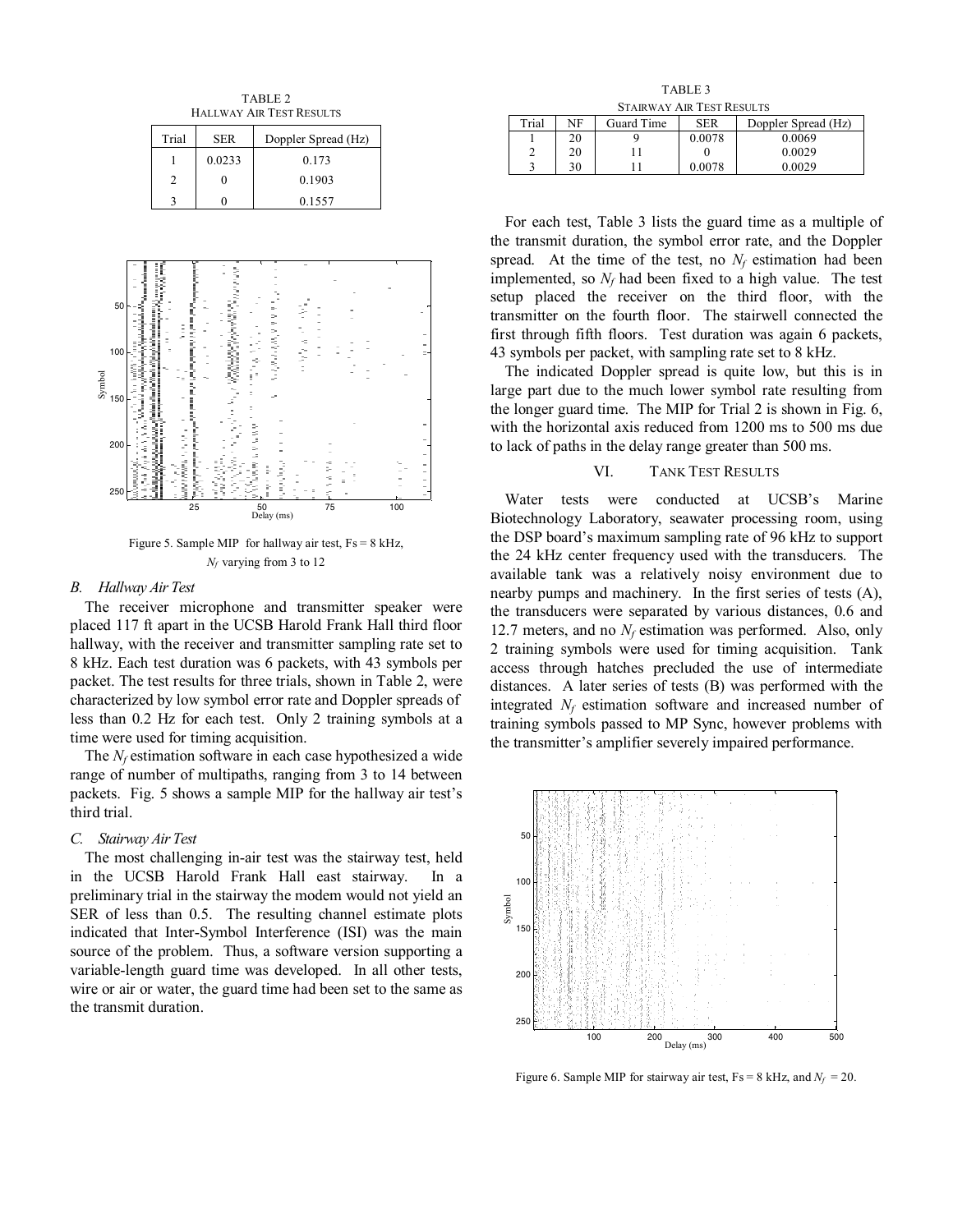TABLE 4 TANK TEST RESULTS, SERIES A, FIXED NF AND 2 TRAINING SYMBOLS

| Distance          | NF | <b>SER</b> | Doppler Spread (Hz) |
|-------------------|----|------------|---------------------|
| 0.60 <sub>m</sub> | 6  |            | 0.218               |
|                   | 3  | 0.025      | 0.1246              |
|                   | 2  |            | 0.1869              |
|                   |    |            | 0.218               |
| 12.7 m            | 13 | 0.2959     | 0.9967              |
|                   | 10 | 0.1192     | 0.9344              |

## *A. Short distance (0.60 m)*

Symbol error rates with set  $N_f$  and the normal two training symbols passed to MPSync are listed in Table 4. In the series A trials, average SNR at the 0.60 m distance was 6.1 dB.

Due to hardware problems in the series B trials, the average SNR was  $-1.0$  dB, so estimated  $N_f$  was expected to be lower than the actual number present. Fig. 7 illustrates how a weaker path at 6 ms is detected at higher SNR when compared with Fig. 8, where the weak path at 6 ms is usually not detected.

## *B. Long distance (12.7 m)*

Problems with our hardware limited system performance at the longer 12.7 meter distance during both the A and B test series. In the series A trials, SNR was sufficiently low that poor timing acquisition caused high symbol error rates. This could have been improved with use of longer training symbol sequence, but that software had not been integrated into the modem at the time. A sample MIP for the series A trials at the 12.7 m is included as Fig. 9. Synch errors are visible in the MIP, since channel estimates for entire packets are offset as discrete blocks from the rest.

In the series B trials, the SNR was less than  $-12$  dB, so the receiver could not reliably determine whether a signal was present. Thus no results are listed at the 12.7 m distance for any of the series B trials.



Figure 7. Sample MIP for MSI tank test, fixed  $N_f = 5$ , SNR = 6.1 dB, 0.6 m distance, 2 training symbols.



Figure 8. Sample MIP for MSI tank test, estimated  $N_f$  ranging from 1 to 2,  $SNR = -1.0$  dB, 0.6 m distance, 5 training symbols.

Symbol error rates for the 12.7 m distance series A trials are also listed in Table 4, but the Doppler spread calculated from the channel estimates are likely inaccurate due to the high synchronization errors at the 12.7 m distance.

### VII. DOPPLER SPECTRUM PLOTS

Fig. 10 shows Doppler spectrum plots for air and tank tests. In all cases there were unexplained harmonics appearing with magnitude equal to the fundamental, although they are not shown in Fig. 10(b) since the horizontal axis of the plot was magnified to illustrate Doppler spread. This effect might be due to nonlinearity in the system or the periodicity of the packet symbols.

At the 12.7 m distance, the high 0.9 Hz Doppler spread may have been due to incorrect channel estimation due to synchronization errors. Another cause could be the strong currents due to the seawater pumps turning on and off.



Figure 9. MIP for MSI tank test, Fs = 96 kHz, fixed  $N_f = 10$ , SNR < 6.1 dB, 12.7 m, 2 training symbols